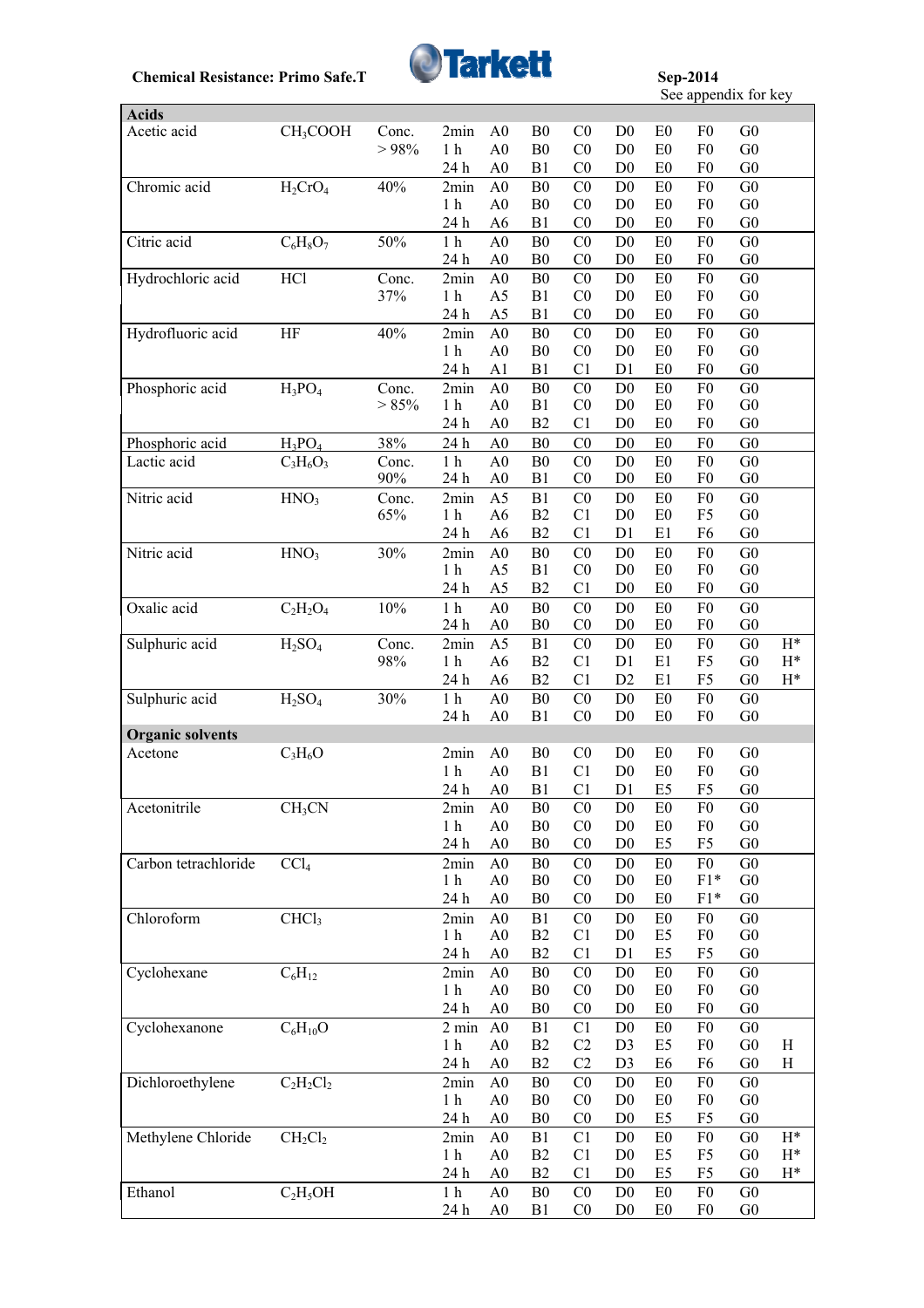

**See appendix for key** 

| Organic solvents, cont.                |                      |                  |                        |                                  |                                  |                                  |                                  |                                  |                                  |                                  |                |
|----------------------------------------|----------------------|------------------|------------------------|----------------------------------|----------------------------------|----------------------------------|----------------------------------|----------------------------------|----------------------------------|----------------------------------|----------------|
| Ethyl acetate                          | $C_4H_8O_2$          |                  | 2min                   | A <sub>0</sub>                   | B <sub>0</sub>                   | C <sub>0</sub>                   | D <sub>0</sub>                   | E <sub>0</sub>                   | F <sub>0</sub>                   | G <sub>0</sub>                   |                |
|                                        |                      |                  | 1 <sub>h</sub>         | A <sub>0</sub>                   | B1                               | C <sub>1</sub>                   | D <sub>0</sub>                   | E <sub>5</sub>                   | $F1*$                            | G <sub>0</sub>                   |                |
|                                        |                      |                  | 24 h                   | A <sub>0</sub>                   | B1                               | C <sub>1</sub>                   | D <sub>0</sub>                   | E <sub>5</sub>                   | F5                               | G <sub>0</sub>                   |                |
| Ethylene glycol                        | $C_2H_6O_2$          |                  | 24 h                   | A <sub>0</sub>                   | B <sub>0</sub>                   | C <sub>0</sub>                   | D <sub>0</sub>                   | E0                               | F <sub>0</sub>                   | ${\rm G0}$                       |                |
| Diethyl ether                          | $(C_2H_5)_2O$        |                  | $2 \text{ min}$        | A <sub>0</sub>                   | B <sub>0</sub>                   | C <sub>0</sub>                   | D <sub>0</sub>                   | E <sub>0</sub>                   | F <sub>0</sub>                   | G <sub>0</sub>                   |                |
|                                        |                      |                  | 1 <sub>h</sub>         | A <sub>0</sub>                   | B <sub>0</sub>                   | CO                               | D <sub>0</sub>                   | E <sub>0</sub>                   | $F1*$                            | G <sub>0</sub>                   |                |
|                                        |                      |                  | 24 h                   | A <sub>0</sub>                   | B <sub>0</sub>                   | C <sub>0</sub>                   | D <sub>0</sub>                   | E <sub>0</sub>                   | F <sub>5</sub>                   | G <sub>0</sub>                   |                |
| n-Hexane                               | $C_6H_{14}$          |                  | $1\ \mathrm{h}$        | A <sub>0</sub>                   | B <sub>0</sub>                   | C <sub>0</sub>                   | D <sub>0</sub>                   | E0                               | F <sub>0</sub>                   | G <sub>0</sub>                   |                |
|                                        |                      |                  | 24 h                   | A <sub>0</sub>                   | B <sub>0</sub>                   | C <sub>0</sub>                   | D <sub>0</sub>                   | E <sub>0</sub>                   | F <sub>0</sub>                   | G <sub>0</sub>                   |                |
| Formaldehydesolution                   | CH <sub>2</sub> O    | 37 %             | 24 h                   | A <sub>0</sub>                   | B <sub>0</sub>                   | C <sub>0</sub>                   | D <sub>0</sub>                   | E <sub>0</sub>                   | F <sub>0</sub>                   | G <sub>0</sub>                   |                |
| Methanol                               | CH <sub>3</sub> OH   |                  | 1 <sub>h</sub>         | A <sub>0</sub>                   | B <sub>0</sub>                   | CO                               | D <sub>0</sub>                   | E0                               | F <sub>0</sub>                   | G <sub>0</sub>                   |                |
|                                        |                      |                  | 24 h                   | A <sub>0</sub>                   | B1                               | C <sub>0</sub>                   | D <sub>0</sub>                   | E0                               | F <sub>0</sub>                   | G <sub>0</sub>                   |                |
| Methyl ethyl ketone                    | $\overline{C}_4H_8O$ |                  | 2 min                  | A <sub>0</sub>                   | B1                               | C <sub>1</sub>                   | D <sub>0</sub>                   | E <sub>0</sub>                   | F <sub>0</sub>                   | G <sub>0</sub>                   |                |
|                                        |                      |                  | 1 <sub>h</sub>         | A <sub>0</sub>                   | B2                               | C <sub>2</sub>                   | D2                               | E <sub>5</sub>                   | F <sub>0</sub>                   | G <sub>0</sub>                   | $H^*$          |
|                                        |                      |                  | 24 h                   | A <sub>0</sub>                   | B2                               | C <sub>2</sub>                   | D <sub>3</sub>                   | E <sub>5</sub>                   | F <sub>5</sub>                   | ${\rm G0}$                       | $\mathrm{H}^*$ |
| Pet.ether (Ligroin)                    | CAS-nr:              |                  | $1\ \mathrm{h}$        | A <sub>0</sub>                   | B <sub>0</sub>                   | CO                               | D <sub>0</sub>                   | E0                               | F <sub>0</sub>                   | G <sub>0</sub>                   |                |
| 80-110°C                               | 8032-32-4            |                  | 24 h                   | A <sub>0</sub>                   | ${\bf B0}$                       | C <sub>0</sub>                   | D <sub>0</sub>                   | E <sub>0</sub>                   | F <sub>0</sub>                   | G <sub>0</sub>                   |                |
| Tetrachloroethylene                    | $C_2Cl_4$            |                  | 2min                   | A <sub>0</sub>                   | B <sub>0</sub>                   | C <sub>0</sub>                   | D <sub>0</sub>                   | E <sub>0</sub>                   | F <sub>0</sub>                   | G <sub>0</sub>                   |                |
|                                        |                      |                  | 1 <sub>h</sub>         | A <sub>0</sub>                   | B <sub>0</sub>                   | C <sub>0</sub>                   | D <sub>0</sub>                   | E <sub>0</sub>                   | $F1*$                            | G <sub>0</sub>                   |                |
|                                        |                      |                  | 24 h                   | A <sub>0</sub>                   | B <sub>0</sub>                   | C <sub>0</sub>                   | D <sub>0</sub>                   | E <sub>5</sub>                   | $F1*$                            | G <sub>0</sub>                   |                |
| Toluene                                | $C_7H_8$             |                  | 2min                   | A <sub>0</sub>                   | B <sub>0</sub>                   | C <sub>0</sub>                   | D <sub>0</sub>                   | E <sub>0</sub>                   | F <sub>0</sub>                   | G <sub>0</sub>                   |                |
|                                        |                      |                  | 1 <sub>h</sub>         | A <sub>0</sub>                   | B1                               | C <sub>0</sub>                   | D <sub>0</sub>                   | E0                               | $F1*$                            | G <sub>0</sub>                   |                |
|                                        |                      |                  | 24h                    | A <sub>0</sub>                   | B2                               | C <sub>1</sub>                   | D <sub>0</sub>                   | E <sub>5</sub>                   | F <sub>5</sub>                   | G <sub>0</sub>                   |                |
| Trichlorethylene                       | $C_2HCl_3$           |                  | 2min                   | A <sub>0</sub>                   | B <sub>0</sub>                   | C <sub>0</sub>                   | D <sub>0</sub>                   | E <sub>0</sub>                   | F <sub>0</sub>                   | G <sub>0</sub>                   |                |
|                                        |                      |                  | 1 <sub>h</sub>         | A <sub>0</sub>                   | B1                               | C1                               | D <sub>0</sub>                   | E <sub>5</sub>                   | $F1*$                            | G <sub>0</sub>                   |                |
|                                        |                      |                  | 24 h                   | A <sub>0</sub>                   | B1                               | C <sub>1</sub>                   | D <sub>0</sub>                   | E <sub>5</sub>                   | F <sub>5</sub>                   | G <sub>0</sub>                   |                |
| White spirit                           | EG/EC/EF-no:         |                  | 2min                   | A <sub>0</sub>                   | B <sub>0</sub>                   | C <sub>0</sub>                   | D <sub>0</sub>                   | E0                               | F <sub>0</sub>                   | G <sub>0</sub>                   |                |
|                                        | 265-191-7            |                  | 1 <sub>h</sub>         | A <sub>0</sub>                   | B <sub>0</sub>                   | CO                               | D <sub>0</sub>                   | E <sub>0</sub>                   | F <sub>0</sub>                   | ${\rm G0}$                       |                |
|                                        |                      |                  | 24 h                   | A <sub>0</sub>                   | B <sub>0</sub>                   | C <sub>0</sub>                   | D <sub>0</sub>                   | E <sub>0</sub>                   | F <sub>0</sub>                   | G <sub>0</sub>                   |                |
| Xylene                                 | $C_8H_{10}$          |                  | 2 min                  | A <sub>0</sub>                   | B <sub>0</sub>                   | C <sub>0</sub>                   | D <sub>0</sub>                   | E <sub>0</sub>                   | F <sub>0</sub>                   | G <sub>0</sub>                   |                |
|                                        |                      |                  | 1 <sub>h</sub>         | A <sub>0</sub>                   | B <sub>0</sub>                   | C <sub>0</sub>                   | D <sub>0</sub>                   | E <sub>0</sub>                   | F <sub>0</sub>                   | G <sub>0</sub>                   |                |
|                                        |                      |                  | 24 h                   | A <sub>0</sub>                   | B1                               | C1                               | D <sub>0</sub>                   | E <sub>5</sub>                   | F <sub>5</sub>                   | G <sub>0</sub>                   |                |
| <b>Alkali</b> (Bases)                  |                      |                  |                        |                                  |                                  |                                  |                                  |                                  |                                  |                                  |                |
| Ammonia solution                       | NH <sub>3</sub>      | 25%              | 1 <sub>h</sub>         | A <sub>0</sub>                   | B <sub>0</sub>                   | CO                               | D <sub>0</sub>                   | E <sub>0</sub>                   | F <sub>0</sub>                   | G <sub>0</sub>                   |                |
|                                        |                      |                  | 24 h                   | A <sub>0</sub>                   | B <sub>0</sub>                   | C <sub>0</sub>                   | D <sub>0</sub>                   | E0                               | F <sub>0</sub>                   | G <sub>0</sub>                   |                |
| Calcium hydroxide                      | Ca(OH) <sub>2</sub>  | 10%              | 1 <sub>h</sub>         | A <sub>0</sub>                   | B <sub>0</sub>                   | CO                               | D <sub>0</sub>                   | E <sub>0</sub>                   | F <sub>0</sub>                   | G <sub>0</sub>                   |                |
|                                        |                      |                  | 24 h                   | A <sub>0</sub>                   | B <sub>0</sub>                   | C <sub>0</sub>                   | D <sub>0</sub>                   | E0                               | F <sub>0</sub>                   | G <sub>0</sub>                   |                |
| Sodium hydroxide                       | NaOH                 | 50%              | 1 h                    | A0                               | B <sub>0</sub>                   | $_{\rm C0}$                      | D <sub>0</sub>                   | E <sub>0</sub>                   | F <sub>0</sub>                   | G <sub>0</sub>                   |                |
|                                        |                      |                  | 24 h                   | A <sub>0</sub>                   | B <sub>0</sub>                   | C <sub>0</sub>                   | D <sub>0</sub>                   | E <sub>0</sub>                   | F <sub>0</sub>                   | G <sub>0</sub>                   |                |
| Sodium hydroxide                       | <b>NaOH</b>          | 10%              | 1 <sub>h</sub>         | A <sub>0</sub>                   | B1                               | C <sub>0</sub>                   | D <sub>0</sub>                   | E0                               | F <sub>0</sub>                   | G <sub>0</sub>                   |                |
|                                        |                      |                  | 24 h                   | A <sub>0</sub>                   | B2                               | C <sub>0</sub>                   | D <sub>0</sub>                   | E0                               | F <sub>0</sub>                   | ${\rm G0}$                       | H              |
| <b>Salt solutions</b><br>Ammonium      |                      | 10%              |                        |                                  |                                  | C <sub>0</sub>                   |                                  |                                  | F <sub>0</sub>                   | G <sub>0</sub>                   |                |
| carbonate                              | $(NH_4)_2CO_3$       |                  | 1 <sub>h</sub><br>24 h | A <sub>0</sub><br>A <sub>0</sub> | B <sub>0</sub><br>B <sub>0</sub> | C <sub>0</sub>                   | D <sub>0</sub><br>D <sub>0</sub> | E <sub>0</sub><br>E0             | F <sub>0</sub>                   | G <sub>0</sub>                   |                |
|                                        |                      |                  |                        |                                  |                                  |                                  |                                  |                                  |                                  |                                  |                |
| Ammonium iron                          | $NH_4Fe(SO_4)_2$     | 10%              | 1 <sub>h</sub><br>24 h | A <sub>0</sub><br>A <sub>0</sub> | B <sub>0</sub><br>B <sub>0</sub> | C <sub>0</sub><br>C <sub>0</sub> | D <sub>0</sub><br>D <sub>0</sub> | E0<br>E <sub>0</sub>             | F <sub>0</sub><br>F <sub>0</sub> | G <sub>0</sub><br>G <sub>0</sub> |                |
| (III) sulphate                         |                      |                  | 24 h                   |                                  | B <sub>0</sub>                   | CO                               | D <sub>0</sub>                   | E0                               | F <sub>0</sub>                   | ${\rm G0}$                       |                |
| Calcium Chloride<br>Cobaltous chloride | CaCl <sub>2</sub>    | Saturated<br>10% | 24 h                   | A <sub>0</sub><br>A <sub>0</sub> |                                  | C <sub>0</sub>                   | D <sub>0</sub>                   | E <sub>0</sub>                   | F <sub>0</sub>                   | G <sub>0</sub>                   |                |
|                                        | CoCl <sub>2</sub>    |                  |                        |                                  | B <sub>0</sub>                   |                                  |                                  |                                  |                                  |                                  |                |
| Copper (II) sulphate                   | CuSO <sub>4</sub>    | 10%              | 1 <sub>h</sub><br>24 h | A <sub>0</sub><br>A <sub>0</sub> | B <sub>0</sub><br>B <sub>0</sub> | C <sub>0</sub><br>C <sub>0</sub> | D <sub>0</sub><br>D <sub>0</sub> | E <sub>0</sub><br>E <sub>0</sub> | F <sub>0</sub><br>F <sub>0</sub> | G <sub>0</sub><br>G <sub>0</sub> |                |
|                                        |                      |                  |                        |                                  |                                  |                                  |                                  |                                  |                                  |                                  |                |
| Ferrous (II) chloride                  | FeCl <sub>2</sub>    | 10%              | 1 <sub>h</sub><br>24 h | A <sub>0</sub><br>A <sub>1</sub> | B <sub>0</sub><br>B <sub>0</sub> | C <sub>0</sub><br>C <sub>0</sub> | D <sub>0</sub><br>D <sub>0</sub> | E <sub>0</sub><br>E <sub>0</sub> | F <sub>0</sub><br>F <sub>0</sub> | G <sub>0</sub><br>G <sub>0</sub> |                |
| Ferric (III) chloride                  | FeCl <sub>3</sub>    | $10\%$           | $1\ \mathrm{h}$        | A <sub>0</sub>                   | B <sub>0</sub>                   | C <sub>0</sub>                   |                                  |                                  | F <sub>0</sub>                   | G <sub>0</sub>                   |                |
|                                        |                      |                  | 24 h                   | A <sub>1</sub>                   | B <sub>0</sub>                   | C <sub>0</sub>                   | D <sub>0</sub><br>D <sub>0</sub> | E <sub>0</sub><br>E <sub>0</sub> | F <sub>0</sub>                   | G <sub>0</sub>                   |                |
| Potassium iodide                       | KI                   | 10%              | 24 h                   | A <sub>0</sub>                   | B <sub>0</sub>                   | C <sub>0</sub>                   | D <sub>0</sub>                   | E0                               | F <sub>0</sub>                   | ${\rm G0}$                       |                |
| Potassium oxalate                      | $K_2C_2O_4$          | 10%              | 24 h                   | A <sub>0</sub>                   | B <sub>0</sub>                   | C <sub>0</sub>                   | D <sub>0</sub>                   |                                  | F <sub>0</sub>                   | G <sub>0</sub>                   |                |
| Potassium                              | KMnO <sub>4</sub>    | $5\%$ in         | $2 \text{ min}$        | A5                               | B <sub>0</sub>                   | C <sub>0</sub>                   | D <sub>0</sub>                   | E <sub>0</sub><br>E <sub>0</sub> | F <sub>0</sub>                   | G <sub>0</sub>                   |                |
| permanagnate                           |                      | $H_2O$           | 1 <sub>h</sub>         | A <sub>6</sub>                   | B <sub>0</sub>                   | C <sub>0</sub>                   | D <sub>0</sub>                   | E <sub>0</sub>                   | F <sub>0</sub>                   | G <sub>0</sub>                   |                |
| Silver nitrate                         | AgNO <sub>3</sub>    | $2\%$            | 1 <sub>h</sub>         | A <sub>0</sub>                   | B <sub>0</sub>                   | C <sub>0</sub>                   | D <sub>0</sub>                   | E <sub>0</sub>                   | F <sub>0</sub>                   | G <sub>0</sub>                   |                |
|                                        |                      |                  | 24 h                   | A <sub>5</sub>                   | B <sub>0</sub>                   | C <sub>0</sub>                   | D <sub>0</sub>                   | E <sub>0</sub>                   | F <sub>0</sub>                   | G <sub>0</sub>                   |                |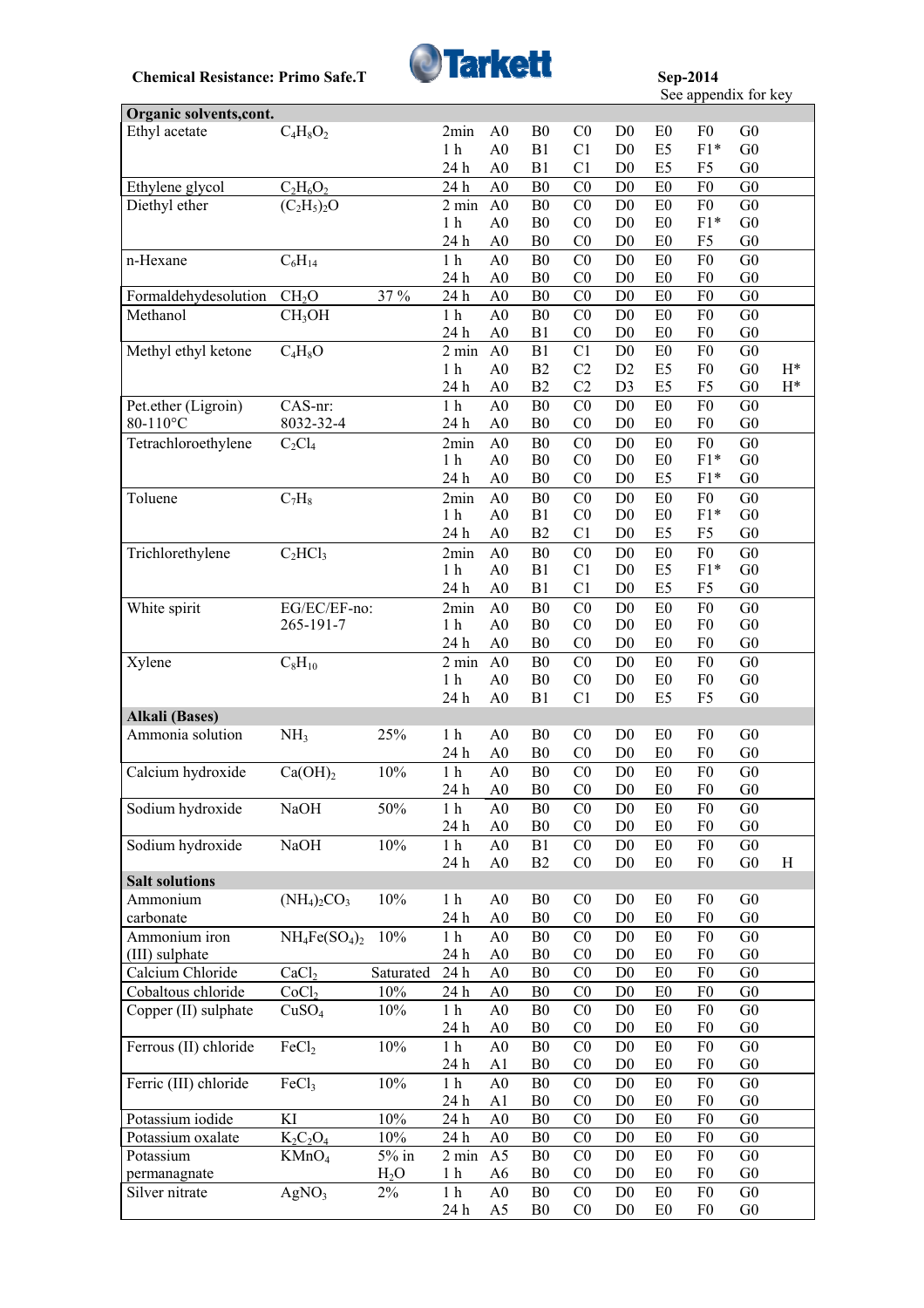

| Salt solutions cont.                        |                                     |              |                  |                                  |                                  |                                  |                                  |                      |                                  |                                  |
|---------------------------------------------|-------------------------------------|--------------|------------------|----------------------------------|----------------------------------|----------------------------------|----------------------------------|----------------------|----------------------------------|----------------------------------|
| Sodium carbonate                            | Na <sub>2</sub> CO <sub>3</sub>     | 20%          | 1 <sub>h</sub>   | A <sub>0</sub>                   | B <sub>0</sub>                   | C <sub>0</sub>                   | D <sub>0</sub>                   | E <sub>0</sub>       | F <sub>0</sub>                   | G <sub>0</sub>                   |
|                                             |                                     |              | 24 h             | A <sub>0</sub>                   | B <sub>0</sub>                   | C <sub>0</sub>                   | D <sub>0</sub>                   | E <sub>0</sub>       | F <sub>0</sub>                   | G <sub>0</sub>                   |
| Sodium thiosulphate                         | $Na2S2O3$                           | 10%          | 1 <sub>h</sub>   | A <sub>0</sub>                   | B <sub>0</sub>                   | CO                               | D <sub>0</sub>                   | E <sub>0</sub>       | F <sub>0</sub>                   | G <sub>0</sub>                   |
|                                             |                                     |              | 24 h             | A <sub>0</sub>                   | B1                               | C <sub>0</sub>                   | D <sub>0</sub>                   | E <sub>0</sub>       | F <sub>0</sub>                   | G <sub>0</sub>                   |
| Sodium sulphite                             | $\overline{\text{Na}_2\text{SO}_3}$ | 10%          | 24 h             | A <sub>0</sub>                   | B <sub>0</sub>                   | CO                               | D <sub>0</sub>                   | E <sub>0</sub>       | F <sub>0</sub>                   | G <sub>0</sub>                   |
| <b>Medical chemicals</b>                    |                                     |              |                  |                                  |                                  |                                  |                                  |                      |                                  |                                  |
| Aniline blue                                |                                     | $2,5%$ in    | 1 <sub>h</sub>   | A <sub>6</sub>                   | B <sub>0</sub>                   | C <sub>0</sub>                   | D <sub>0</sub>                   | E <sub>0</sub>       | F <sub>0</sub>                   | G <sub>0</sub>                   |
|                                             |                                     | ethanol      | 24 h             | A <sub>6</sub>                   | B <sub>0</sub>                   | CO                               | D <sub>0</sub>                   | E <sub>0</sub>       | F <sub>0</sub>                   | G <sub>0</sub>                   |
| Betadine                                    |                                     | 75mg/ml      | $1\ \mathrm{h}$  | A <sub>0</sub>                   | B <sub>0</sub>                   | C <sub>0</sub>                   | D <sub>0</sub>                   | E <sub>0</sub>       | F <sub>0</sub>                   | G <sub>0</sub>                   |
| skin cleanser                               |                                     |              | 24 h             | A <sub>5</sub>                   | B <sub>0</sub>                   | CO                               | D <sub>0</sub>                   | E <sub>0</sub>       | F <sub>0</sub>                   | G <sub>0</sub>                   |
| Bromcresol green                            |                                     | 0,04%        | 24 h             | A <sub>0</sub>                   | B <sub>0</sub>                   | C <sub>0</sub>                   | D <sub>0</sub>                   | E <sub>0</sub>       | F <sub>0</sub>                   | G <sub>0</sub>                   |
| Eosin                                       |                                     | $1\%$ in     | 1 <sub>h</sub>   | A <sub>6</sub>                   | B <sub>0</sub>                   | C <sub>0</sub>                   | D <sub>0</sub>                   | E <sub>0</sub>       | F <sub>0</sub>                   | G <sub>0</sub>                   |
|                                             |                                     | Ethanol      | 24 h             | A <sub>6</sub>                   | B <sub>0</sub>                   | C <sub>0</sub>                   | D <sub>0</sub>                   | E0                   | F <sub>0</sub>                   | G <sub>0</sub>                   |
| Glutaraldehyde                              |                                     | 25%          | $1h$             | A <sub>0</sub>                   | B <sub>0</sub>                   | C <sub>0</sub>                   | D <sub>0</sub>                   | E0                   | F <sub>0</sub>                   | G <sub>0</sub>                   |
|                                             |                                     |              | 24 h             | ${\bf A0}$                       | B <sub>0</sub>                   | C <sub>0</sub>                   | D <sub>0</sub>                   | E0                   | F <sub>0</sub>                   | G <sub>0</sub>                   |
| Hematoxylin                                 |                                     | $5\%$        | 1 <sub>h</sub>   | A <sub>0</sub>                   | B <sub>0</sub>                   | C <sub>0</sub>                   | D <sub>0</sub>                   | E0                   | F <sub>0</sub>                   | G <sub>0</sub>                   |
|                                             |                                     |              | 24 h             | A <sub>5</sub>                   | B <sub>0</sub>                   | C <sub>0</sub>                   | D <sub>0</sub>                   | E <sub>0</sub>       | F <sub>0</sub>                   | G <sub>0</sub>                   |
| Hibitane                                    |                                     | 0,5%         | $1\ \mathrm{h}$  | A <sub>5</sub>                   | B <sub>0</sub>                   | CO                               | D <sub>0</sub>                   | E0                   | F <sub>0</sub>                   | G <sub>0</sub>                   |
|                                             |                                     |              | 24 h             | A <sub>6</sub>                   | B <sub>0</sub>                   | C <sub>0</sub>                   | D <sub>0</sub>                   | E0                   | F <sub>0</sub>                   | G <sub>0</sub>                   |
| Iodine                                      | I <sub>2</sub>                      | $2\%$ in     | 2min             | A <sub>6</sub>                   | B <sub>0</sub>                   | C <sub>0</sub>                   | D <sub>0</sub>                   | E <sub>0</sub>       | F <sub>0</sub>                   | G <sub>0</sub>                   |
|                                             |                                     | ethanol      | 1 <sub>h</sub>   | A6                               | B <sub>0</sub>                   | CO                               | D <sub>0</sub>                   | E <sub>0</sub>       | F <sub>0</sub>                   | G <sub>0</sub>                   |
| Iodoform                                    |                                     | $1\%$ in     | 1 <sub>h</sub>   | A <sub>6</sub>                   | B <sub>0</sub>                   | CO                               | D <sub>0</sub>                   | E <sub>0</sub>       | F <sub>0</sub>                   | G <sub>0</sub>                   |
|                                             |                                     | ethanol      | 24 h             | A <sub>6</sub>                   | B <sub>0</sub>                   | CO                               | D <sub>0</sub>                   | E <sub>0</sub>       | F <sub>0</sub>                   | G <sub>0</sub>                   |
| Methylrosanilinium                          |                                     | 0,1%         | 1 <sub>h</sub>   | A <sub>0</sub>                   | B <sub>0</sub>                   | C <sub>0</sub>                   | D <sub>0</sub>                   | E <sub>0</sub>       | F <sub>0</sub>                   | G <sub>0</sub>                   |
|                                             |                                     |              | 24 h             | A <sub>6</sub>                   | B <sub>0</sub>                   | C <sub>0</sub>                   | D <sub>0</sub>                   | E <sub>0</sub>       | F <sub>0</sub>                   | G <sub>0</sub>                   |
| Disinfectants/cleaning compounds<br>Product | Manuf./Rep.                         |              |                  |                                  |                                  |                                  |                                  |                      |                                  |                                  |
| Buraton 10F                                 | Schülke &                           | $1\%$        | 24 h             | A <sub>0</sub>                   | B <sub>0</sub>                   | C <sub>0</sub>                   | D <sub>0</sub>                   | E <sub>0</sub>       | F <sub>0</sub>                   | G <sub>0</sub>                   |
| $^{\prime\prime}$ -                         | Mayr                                | 10%          | 24 h             | A <sub>0</sub>                   | B <sub>0</sub>                   | CO                               | D <sub>0</sub>                   | E <sub>0</sub>       | F <sub>0</sub>                   | G <sub>0</sub>                   |
| Citrosteril                                 | Fresenius                           | Conc.        | 24 h             | A <sub>0</sub>                   | B <sub>0</sub>                   | CO                               | D <sub>0</sub>                   | E <sub>0</sub>       | F <sub>0</sub>                   | G <sub>0</sub>                   |
| Debisan                                     | Nordex                              | $1\%$        | 24 h             | A <sub>0</sub>                   | B <sub>0</sub>                   | C <sub>0</sub>                   | D <sub>0</sub>                   | E <sub>0</sub>       | F <sub>0</sub>                   | G <sub>0</sub>                   |
| "-                                          |                                     | 10%          | 24 h             | A <sub>0</sub>                   | B <sub>0</sub>                   | CO                               | D <sub>0</sub>                   | E <sub>0</sub>       | F <sub>0</sub>                   | G <sub>0</sub>                   |
| Decon-Spore 200 Plus                        | Veltek                              | $0,5\%$      | 24 h             | A <sub>0</sub>                   | B <sub>0</sub>                   | CO                               | D <sub>0</sub>                   | E <sub>0</sub>       | F <sub>0</sub>                   | G <sub>0</sub>                   |
|                                             | Associates, Inc 5 %                 |              | 24 h             | A <sub>0</sub>                   | B <sub>0</sub>                   | C <sub>0</sub>                   | D <sub>0</sub>                   | E <sub>0</sub>       | F <sub>0</sub>                   | G <sub>0</sub>                   |
| Dialox                                      | Gambro                              | Conc.        | 24 h             | A <sub>0</sub>                   | B <sub>1</sub>                   | C <sub>0</sub>                   | D <sub>0</sub>                   | E <sub>0</sub>       | F <sub>0</sub>                   | G <sub>0</sub>                   |
| Gevisol                                     | Schülke &                           | 0,5%         | 24 h             | A5                               | B <sub>0</sub>                   | CO                               | D <sub>0</sub>                   | E <sub>0</sub>       | F <sub>0</sub>                   | G <sub>0</sub>                   |
| $^{\prime\prime}$ -                         | Mayr                                | 5%           | 24 h             | A <sub>6</sub>                   | B <sub>0</sub>                   | CO                               | D <sub>0</sub>                   | E <sub>0</sub>       | F <sub>0</sub>                   | G <sub>0</sub>                   |
| Incidur                                     | Henkel                              | 0,5%         | 24 h             | A <sub>0</sub>                   | B <sub>0</sub>                   | C <sub>0</sub>                   | D <sub>0</sub>                   | E <sub>0</sub>       | F <sub>0</sub>                   | G <sub>0</sub>                   |
| $^{\circ}$ $^{\circ}$                       |                                     | 3%           | 24 h             | A <sub>0</sub>                   | B <sub>0</sub>                   | C <sub>0</sub>                   | D <sub>0</sub>                   | E <sub>0</sub>       | F <sub>0</sub>                   | G <sub>0</sub>                   |
| Lycetol AF                                  | Schülke &                           | $1\%$        | $24\ \mathrm{h}$ | A <sub>0</sub>                   | B <sub>0</sub>                   | C <sub>0</sub>                   | D <sub>0</sub>                   | E <sub>0</sub>       | F <sub>0</sub>                   | G <sub>0</sub>                   |
| $\cdot$ .                                   | Mayr                                | 5%           | 24 h             | A5                               | B <sub>0</sub>                   | C <sub>0</sub>                   | D <sub>0</sub>                   | E <sub>0</sub>       | F <sub>0</sub>                   | ${\rm G0}$                       |
| Melsept                                     | <b>B</b> Braun                      | $1\%$        | 24 h             | A <sub>0</sub>                   | B <sub>0</sub>                   | C <sub>0</sub>                   | D <sub>0</sub>                   | E <sub>0</sub>       | F <sub>0</sub>                   | G <sub>0</sub>                   |
| $^{\prime\prime}$ -                         |                                     | 5%           | 24 h             | A <sub>0</sub>                   | B <sub>0</sub>                   | C <sub>0</sub>                   | D <sub>0</sub>                   | E <sub>0</sub>       | F <sub>0</sub>                   | G <sub>0</sub>                   |
| Perform                                     | Schülke &                           | 0,75%        | $24\ \mathrm{h}$ | A <sub>0</sub>                   | B <sub>0</sub>                   | C <sub>0</sub>                   | D <sub>0</sub>                   | E <sub>0</sub>       | F <sub>0</sub>                   | ${\rm G0}$                       |
| $\cdot$ -                                   | Mayr                                | 2,5%         | 24 h             | A <sub>0</sub>                   | B <sub>0</sub>                   | C <sub>0</sub>                   | D <sub>0</sub>                   | E <sub>0</sub>       | F <sub>0</sub>                   | G <sub>0</sub>                   |
| Sekumatic                                   | Henkel                              | 0,5%         | 24 h             | A <sub>0</sub>                   | B <sub>0</sub>                   | C <sub>0</sub>                   | D <sub>0</sub>                   | E <sub>0</sub>       | F <sub>0</sub>                   | G <sub>0</sub>                   |
| $\cdot$ -                                   |                                     | $5\%$        | 24 h             | A <sub>0</sub>                   | B1                               | C <sub>0</sub>                   | D <sub>0</sub>                   | E <sub>0</sub>       | F <sub>0</sub>                   | G <sub>0</sub>                   |
| <b>Sekusept Plus</b>                        | Henkel                              | $1\%$        | 24 h             | A <sub>0</sub>                   | B <sub>0</sub>                   | C <sub>0</sub>                   | D <sub>0</sub>                   | E <sub>0</sub>       | F <sub>0</sub>                   | G <sub>0</sub>                   |
| $\cdot$ <sup>2</sup>                        |                                     | $5\%$        | 24 h             | A <sub>0</sub>                   | B <sub>0</sub>                   | C <sub>0</sub>                   | D <sub>0</sub>                   | E <sub>0</sub>       | F <sub>0</sub>                   | G <sub>0</sub>                   |
| Spitacid                                    | Henkel                              | Conc.        | 1 <sub>h</sub>   | A <sub>0</sub>                   | B <sub>0</sub>                   | C <sub>0</sub>                   | D <sub>0</sub>                   | E <sub>0</sub>       | F <sub>0</sub>                   | G <sub>0</sub>                   |
|                                             |                                     |              | 24 h             | A <sub>0</sub>                   | B1                               | C <sub>0</sub>                   | D <sub>0</sub>                   | E <sub>0</sub>       | F <sub>0</sub>                   | G <sub>0</sub>                   |
| Terralin N<br>$\cdot$ .                     | Schülke &                           | $1\%$        | 24 h             | A <sub>0</sub>                   | B <sub>0</sub>                   | C <sub>0</sub>                   | D <sub>0</sub>                   | E <sub>0</sub>       | F <sub>0</sub>                   | G <sub>0</sub>                   |
| $\ddot{\phantom{0}}$                        | Mayr                                | 10%          | 1 <sub>h</sub>   | A <sub>0</sub>                   | B <sub>0</sub>                   | C <sub>0</sub>                   | D <sub>0</sub>                   | E <sub>0</sub>       | F <sub>0</sub>                   | ${\rm G0}$                       |
|                                             |                                     | 10%          | 24 h             | A <sub>0</sub>                   | B1                               | C <sub>0</sub>                   | D <sub>0</sub>                   | E <sub>0</sub>       | F <sub>0</sub>                   | G <sub>0</sub>                   |
| <b>Tiutol KF</b>                            | B. Braun                            | 3%<br>$10\%$ | 24 h             | A <sub>0</sub>                   | B <sub>0</sub>                   | C <sub>0</sub>                   | D <sub>0</sub>                   | E0                   | F <sub>0</sub>                   | G <sub>0</sub>                   |
| $\cdot$ -                                   |                                     |              | 24 h             | A <sub>0</sub>                   | B1                               | C <sub>0</sub>                   | D <sub>0</sub>                   | E <sub>0</sub>       | F <sub>0</sub>                   | G <sub>0</sub>                   |
| Virkon S                                    | Sterisol AB                         | $1\%$        | 24 h             | A <sub>0</sub>                   | B <sub>0</sub>                   | C <sub>0</sub>                   | D <sub>0</sub>                   | E <sub>0</sub>       | F <sub>0</sub>                   | G <sub>0</sub>                   |
| $\cdot$ -                                   |                                     | 2,5%         | 24 h             | A <sub>0</sub>                   | B <sub>0</sub>                   | C <sub>0</sub>                   | D <sub>0</sub>                   | E <sub>0</sub>       | ${\rm F0}$                       | G <sub>0</sub>                   |
| <b>Incidin Plus</b>                         | Ecolab                              | $1\%$<br>5%  | 24 h<br>24 h     | A <sub>0</sub><br>A <sub>0</sub> | B <sub>0</sub><br>B <sub>0</sub> | C <sub>0</sub><br>C <sub>0</sub> | D <sub>0</sub><br>D <sub>0</sub> | E <sub>0</sub><br>E0 | F <sub>0</sub><br>F <sub>0</sub> | G <sub>0</sub><br>G <sub>0</sub> |
|                                             |                                     |              |                  |                                  |                                  |                                  |                                  |                      |                                  |                                  |